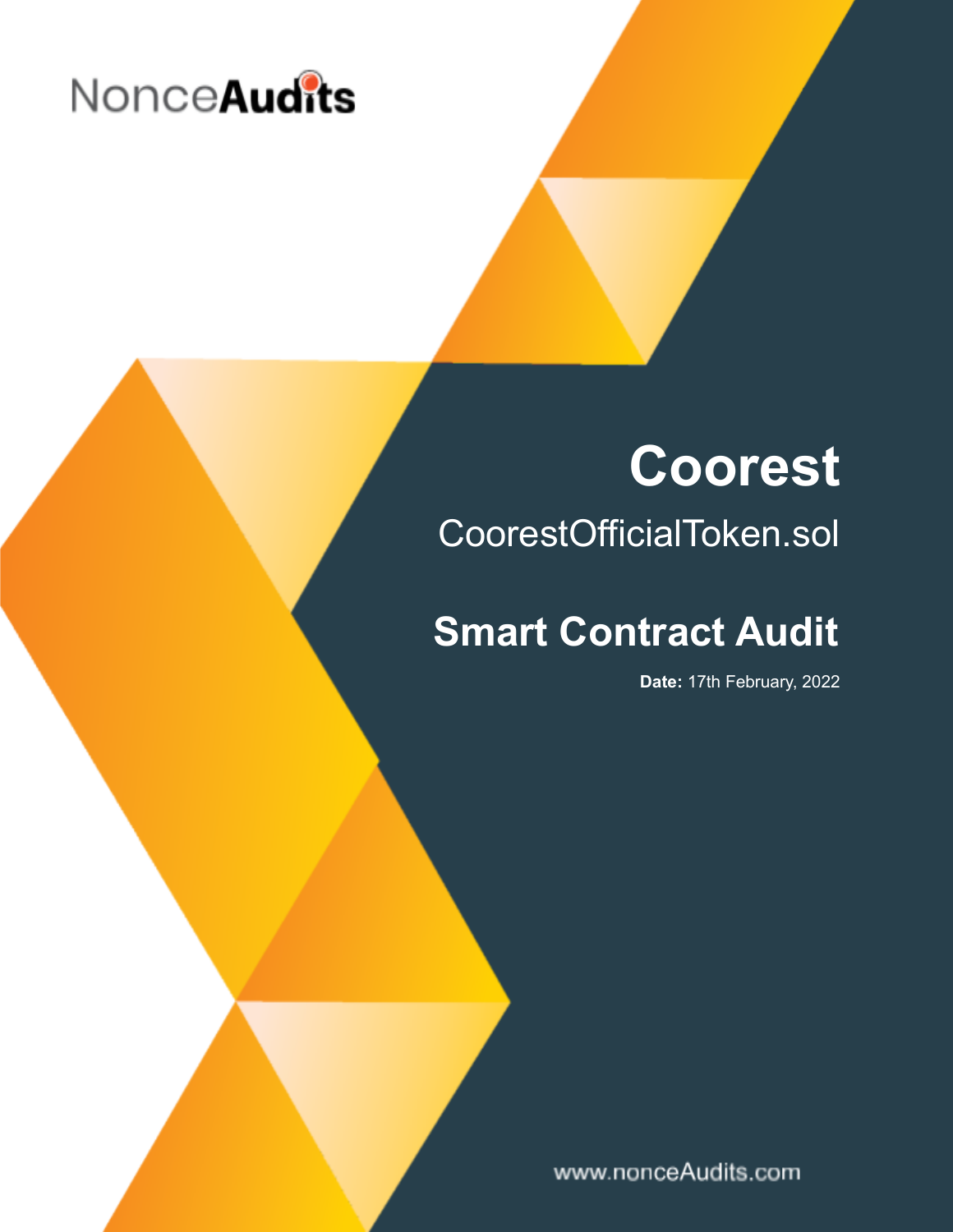| <b>Introduction</b>                         | $\mathbf{3}$   |
|---------------------------------------------|----------------|
| Auditing Approach and Methodologies applied | 3              |
| <b>Audit Details</b>                        | 3              |
| <b>Audit Goals</b>                          | 4              |
| Security                                    | 4              |
| <b>Sound Architecture</b>                   | 4              |
| <b>Code Correctness and Quality</b>         | 4              |
| <b>Security</b>                             | 4              |
| High-level severity issues                  | $\overline{4}$ |
| Medium level severity issues                | $\overline{4}$ |
| Low-level severity issues                   | $\overline{4}$ |
| Informational-level severity issues         | 5              |
| <b>Manual Audit:</b>                        | 5              |
| Low-level severity issues                   | 5              |
| Medium level severity issues                | 5              |
| High-level severity issues                  | 5              |
| <b>Automated Audit</b>                      | 5              |
| <b>Solhint Linting Violations</b>           | 5              |
| Mythril                                     | 6              |
| Slither                                     | 6              |
| <b>Disclaimer</b>                           | $\overline{7}$ |
| <b>Summary</b>                              | $\overline{7}$ |

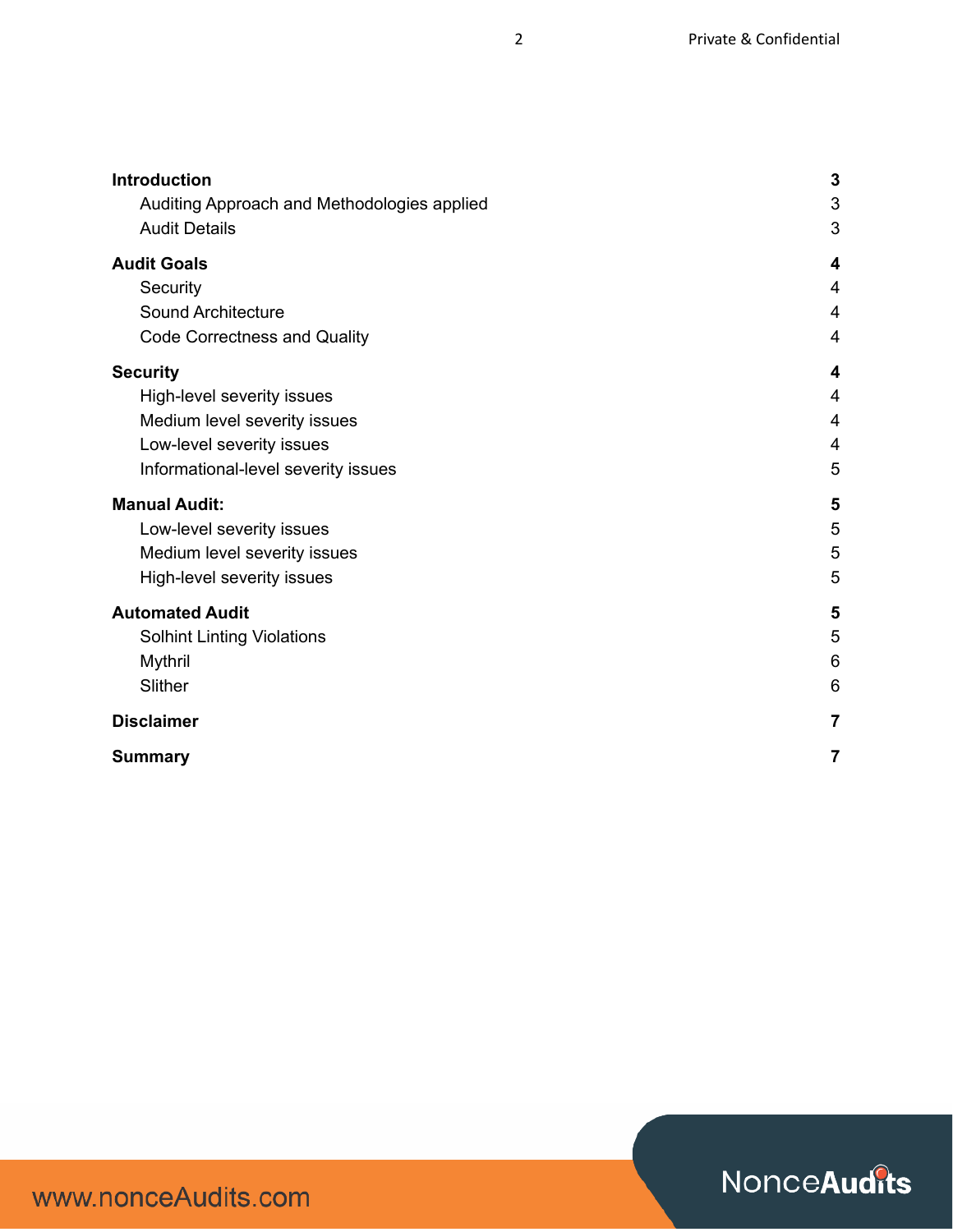### **Introduction**

This Audit Report mainly focuses on the overall security of the CoorestOfficialToken.sol contract. With this report, we have tried to ensure the reliability and correctness of their smart contract by a complete and rigorous assessment of their system's architecture and the smart contract codebase.

#### <span id="page-2-0"></span>Auditing Approach and Methodologies applied

The Nonceblox team has performed rigorous analysis of the project starting with analyzing the code design patterns in which we reviewed the smart contract architecture to ensure it is well structured and safe use of third-party smart contracts and libraries.

Our team then performed a formal line-by-line inspection of the Smart Contract to find any potential issues like race conditions, transaction-ordering dependence, timestamp dependence, and denial of service attacks.

In Automated Testing, We tested the Smart Contract with our in-house developed tools to identify vulnerabilities and security flaws.

The code was tested and this included -

- Analyzing the complexity of the code in-depth and detailed, manual review of the code, line-by-line.
- Analyzing failure preparations to check how the Smart Contract performs in case of any bugs and vulnerabilities.
- Checking whether all the libraries used in the code are on the latest version.
- Analyzing the security of the on-chain data.

#### <span id="page-2-1"></span>Audit Details

Project Name: **Coorest**

Languages: Solidity (Smart contract) Platforms and Tools: Remix IDE, Solhint, VScode, Slither, Mythril Commit hash:32d11baaca760df5f4e44779e82ef8c99b212477

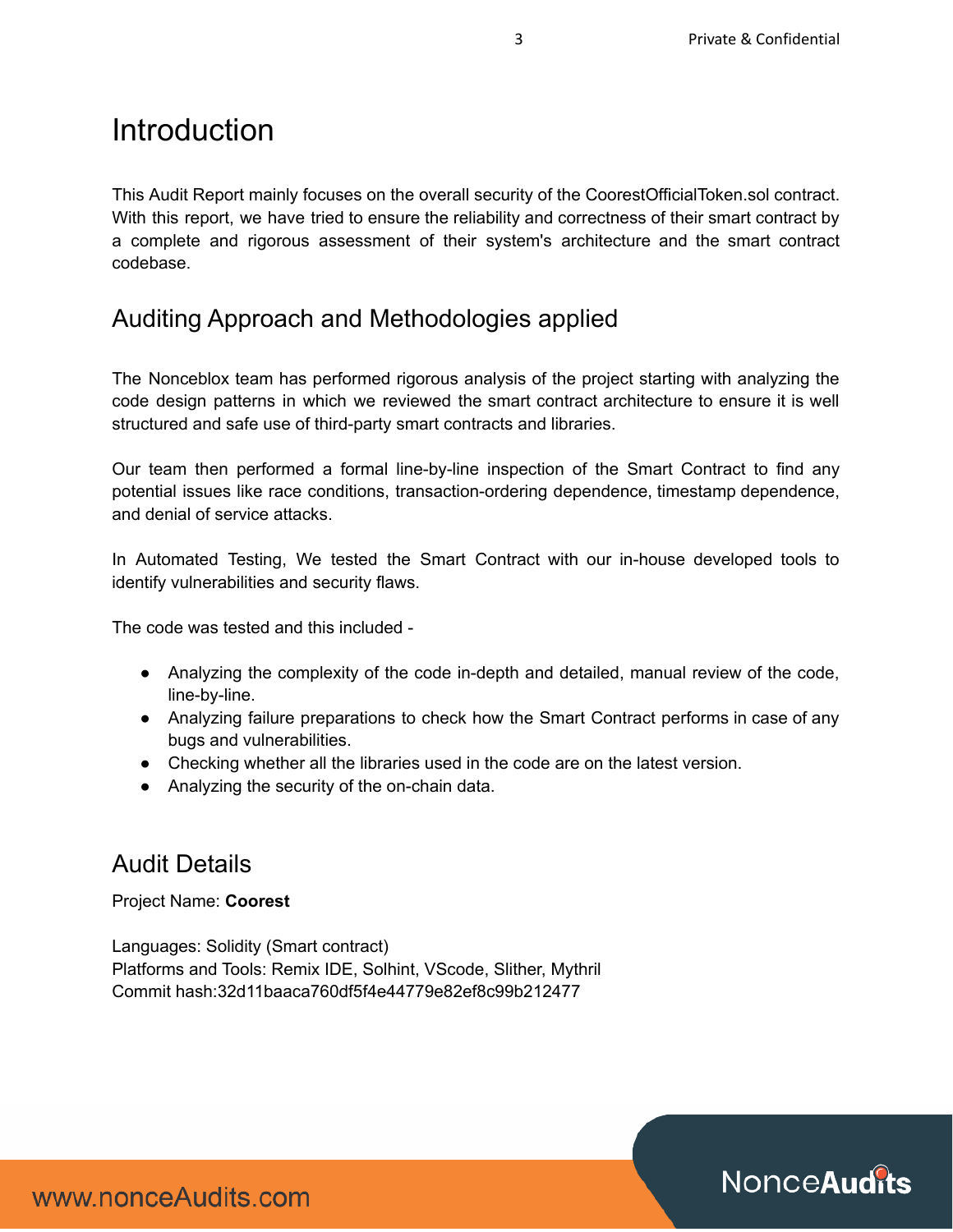## Audit Goals

The focus of the audit was to verify that the Smart Contract System is secure, resilient, and working according to the specifications. The audit activities can be grouped into the following three categories:

#### <span id="page-3-0"></span>**Security**

<span id="page-3-1"></span>Identifying security-related issues within each contract and the system of contract.

#### Sound Architecture

Evaluation of the architecture of this system through the lens of established smart contract best practices and general software best practices.

#### <span id="page-3-2"></span>Code Correctness and Quality

A full review of the contract source code. The primary areas of focus include:

- Accuracy
- Readability
- Sections of code with high complexity

## <span id="page-3-3"></span>**Security**

<span id="page-3-4"></span>Every issue in this report was assigned a severity level from the following:

#### High-level severity issues

Issues on this level are critical to the smart contract's performance/functionality and should be fixed before moving to a live environment.

#### <span id="page-3-5"></span>Medium level severity issues

<span id="page-3-6"></span>Issues on this level could potentially bring problems and should eventually be fixed.

#### Low-level severity issues

Issues on this level are minor details and warnings that can remain unfixed but would be better fixed.



www.nonceAudits.com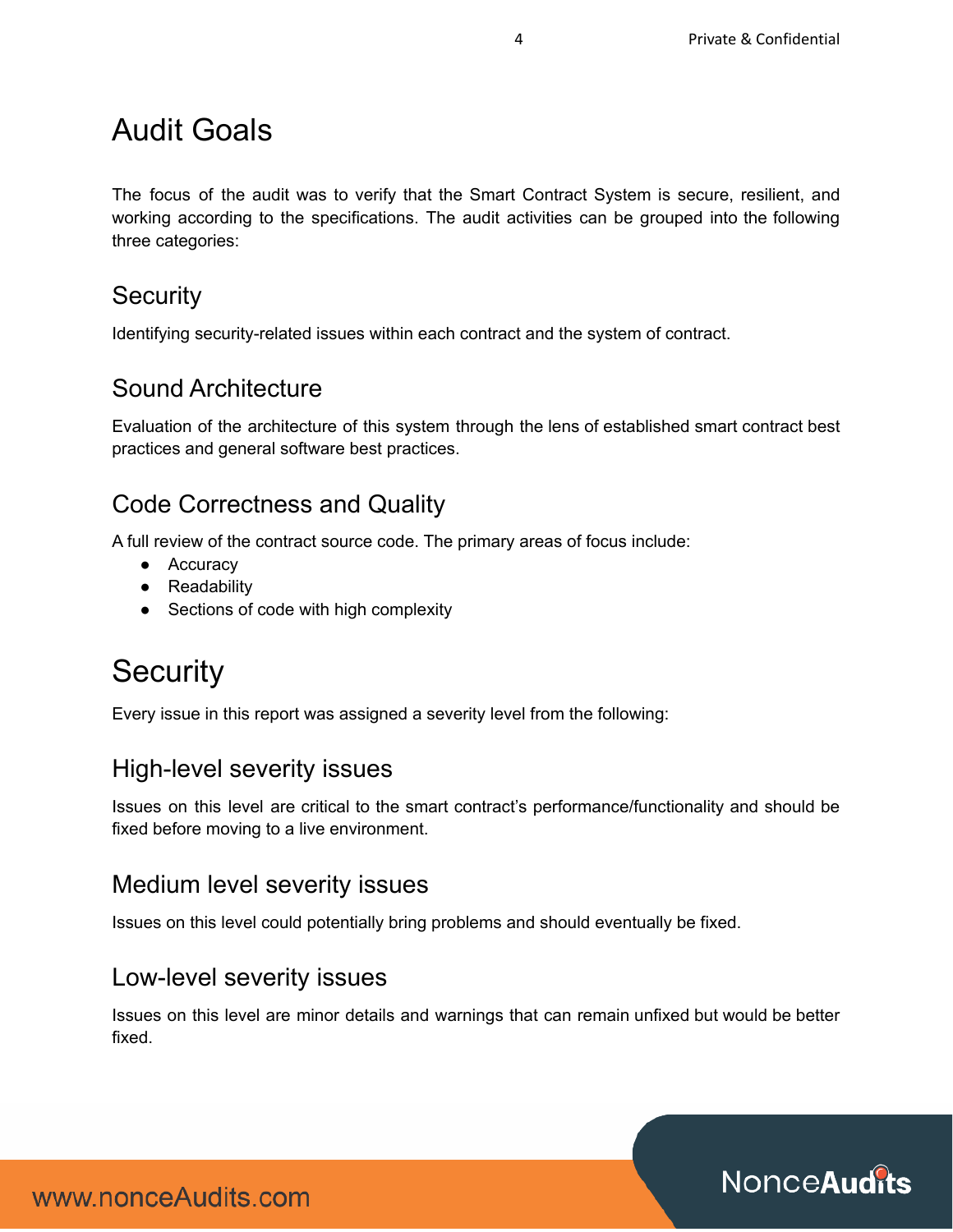#### <span id="page-4-0"></span>Informational-level severity issues

Issues on this level are informational details that can remain unfixed but would be better fixed.

Number of issues per severity

|                     | <b>INFORMATIONAL</b> | <b>LOW</b> | <b>MEDIUM</b> | <b>HIGH</b> | Recommendations |
|---------------------|----------------------|------------|---------------|-------------|-----------------|
| <b>OPEN</b>         |                      |            |               |             |                 |
| <b>CLOSED</b>       |                      |            |               |             |                 |
| <b>ACKNOWLEDGED</b> |                      |            |               |             |                 |

## <span id="page-4-1"></span>Manual Audit:

For this section, the code was tested/read line by line by our developers. We also used Remix IDE's JavaScript VM to test the contract functionality.

#### Low-level severity issues

● None

#### <span id="page-4-2"></span>Medium level severity issues

● None

#### <span id="page-4-3"></span>High-level severity issues

● None

#### Informational-level severity issues

● None

Nonce **Audits** 

www.nonceAudits.com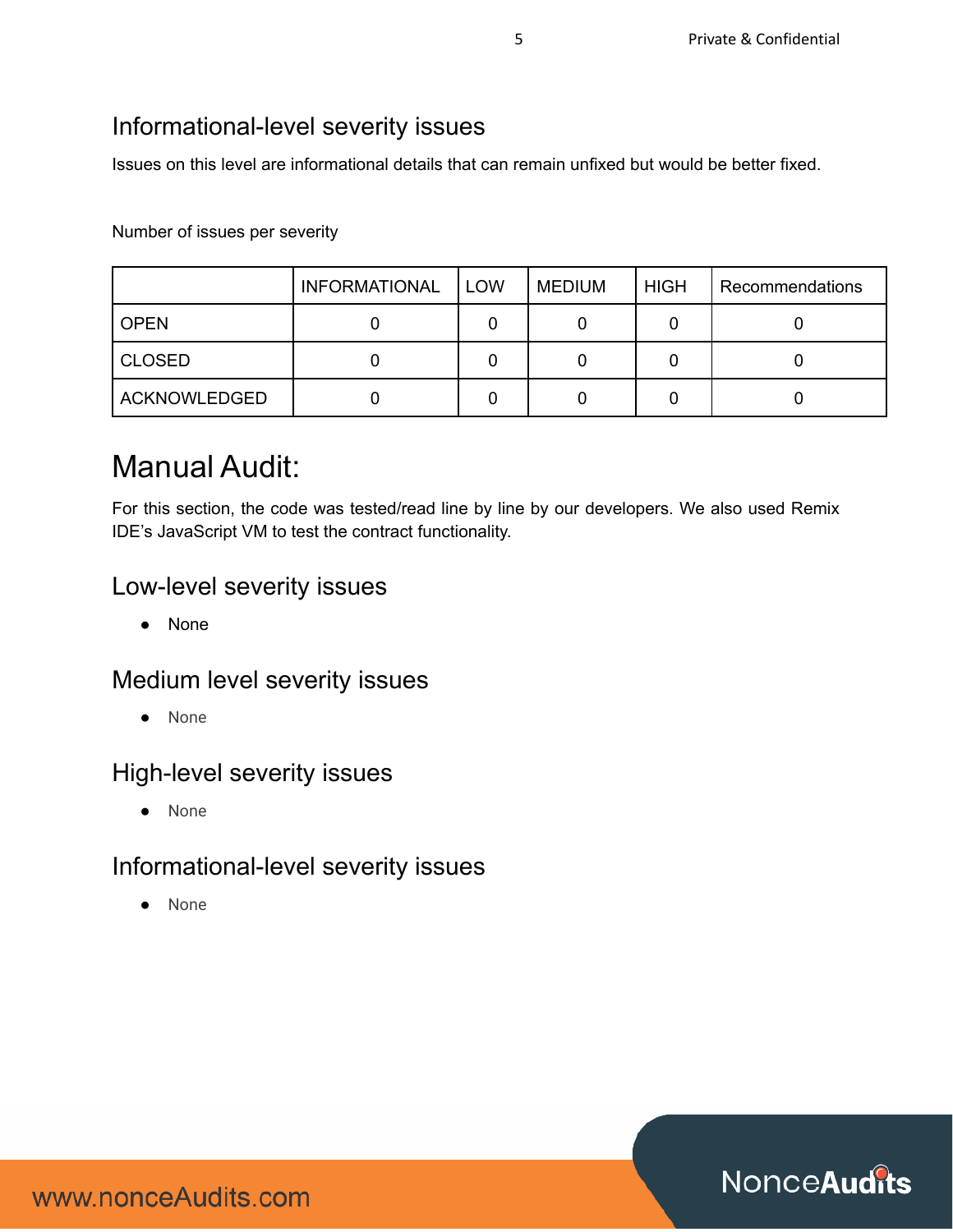## Automated Audit

#### <span id="page-5-0"></span>Solhint Linting Violations

Solhint is an open-source project for linting solidity code, providing both security and style guide validations. It integrates seamlessly into most mainstream IDEs. We used Solhint as a plugin within our Remix IDE for this analysis. Several violations were detected by Solhint, it is recommended to use Solhint's npm [package](https://www.npmjs.com/package/solhint) to lint the contract.

#### <span id="page-5-1"></span>Mythril

Mythril is a security analysis tool for EVM bytecode. It detects security vulnerabilities in smart contracts built for Ethereum, Hedera, Quorum, Vechain, Roostock, Tron and other EVM-compatible blockchains. It uses symbolic execution, SMT solving and taint analysis to detect a variety of security vulnerabilities.

The analysis was completed successfully. No issues were detected.

#### *Mythril didn't detect any issues.*

#### High-level severity issues

● None

#### Medium-level severity issues

● None

#### Low-level severity issues

● None

#### Informational-level severity issues

● None